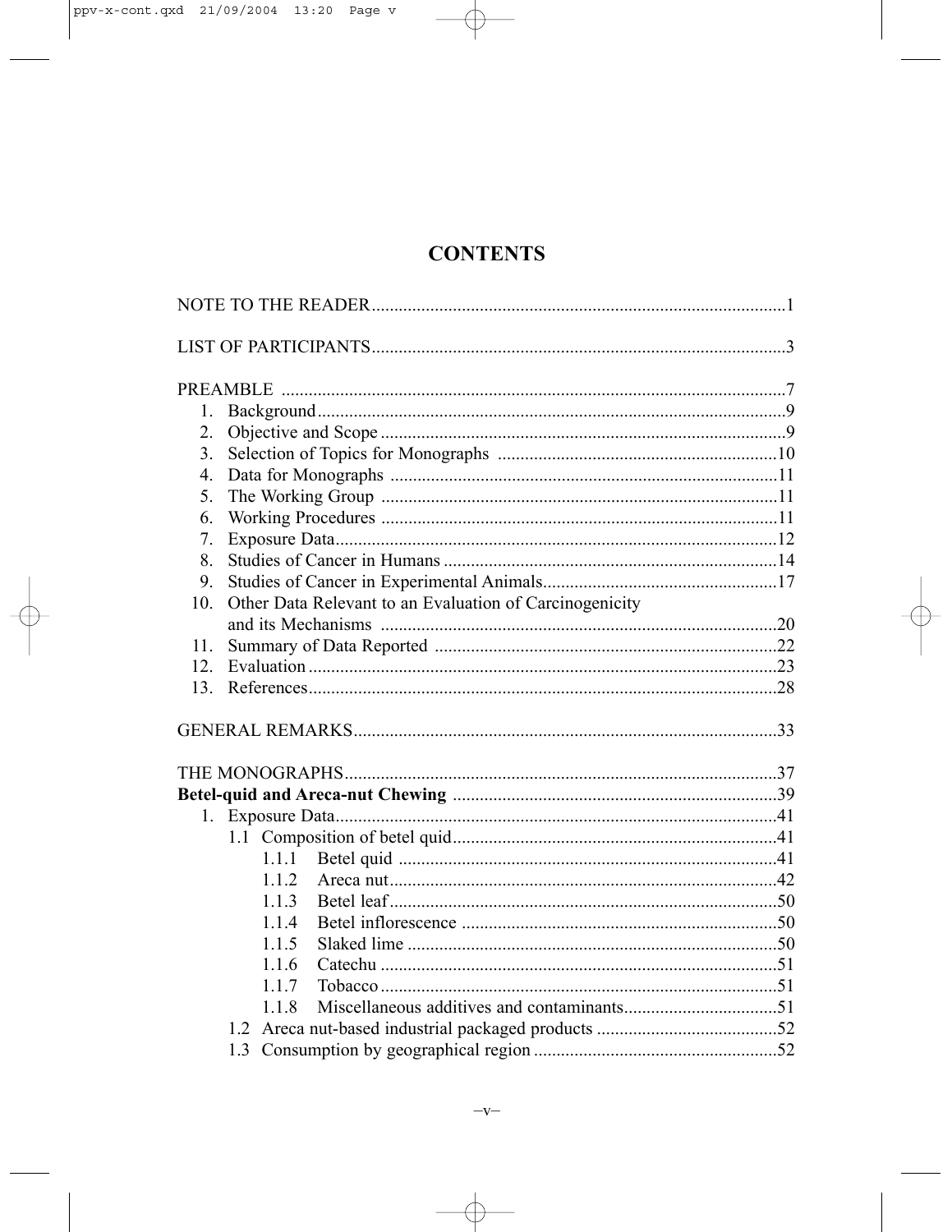## IARC MONOGRAPHS VOLUME 85

| 1.3.1  |                                                               |  |
|--------|---------------------------------------------------------------|--|
|        |                                                               |  |
|        |                                                               |  |
| 1.3.2  |                                                               |  |
| 1.3.3  |                                                               |  |
| 1.3.4  |                                                               |  |
| 1.3.5  |                                                               |  |
| 1.3.6  |                                                               |  |
| 1.3.7  |                                                               |  |
| 1.3.8  |                                                               |  |
| 1.3.9  |                                                               |  |
| 1.3.10 |                                                               |  |
|        |                                                               |  |
|        |                                                               |  |
| 1.3.13 |                                                               |  |
|        |                                                               |  |
|        |                                                               |  |
|        |                                                               |  |
|        |                                                               |  |
|        |                                                               |  |
|        |                                                               |  |
|        |                                                               |  |
|        |                                                               |  |
|        |                                                               |  |
|        |                                                               |  |
|        |                                                               |  |
| 1.4    |                                                               |  |
|        | Regulation of import and sale of areca-containing products 79 |  |
|        |                                                               |  |
|        |                                                               |  |
|        |                                                               |  |
|        |                                                               |  |
|        |                                                               |  |
| 2.1    |                                                               |  |
|        | 2.1.1 India. Pakistan and Sri Lanka.                          |  |
|        |                                                               |  |
|        |                                                               |  |
|        |                                                               |  |
|        |                                                               |  |
|        |                                                               |  |
| 2.1.2  |                                                               |  |
|        |                                                               |  |
|        |                                                               |  |

2.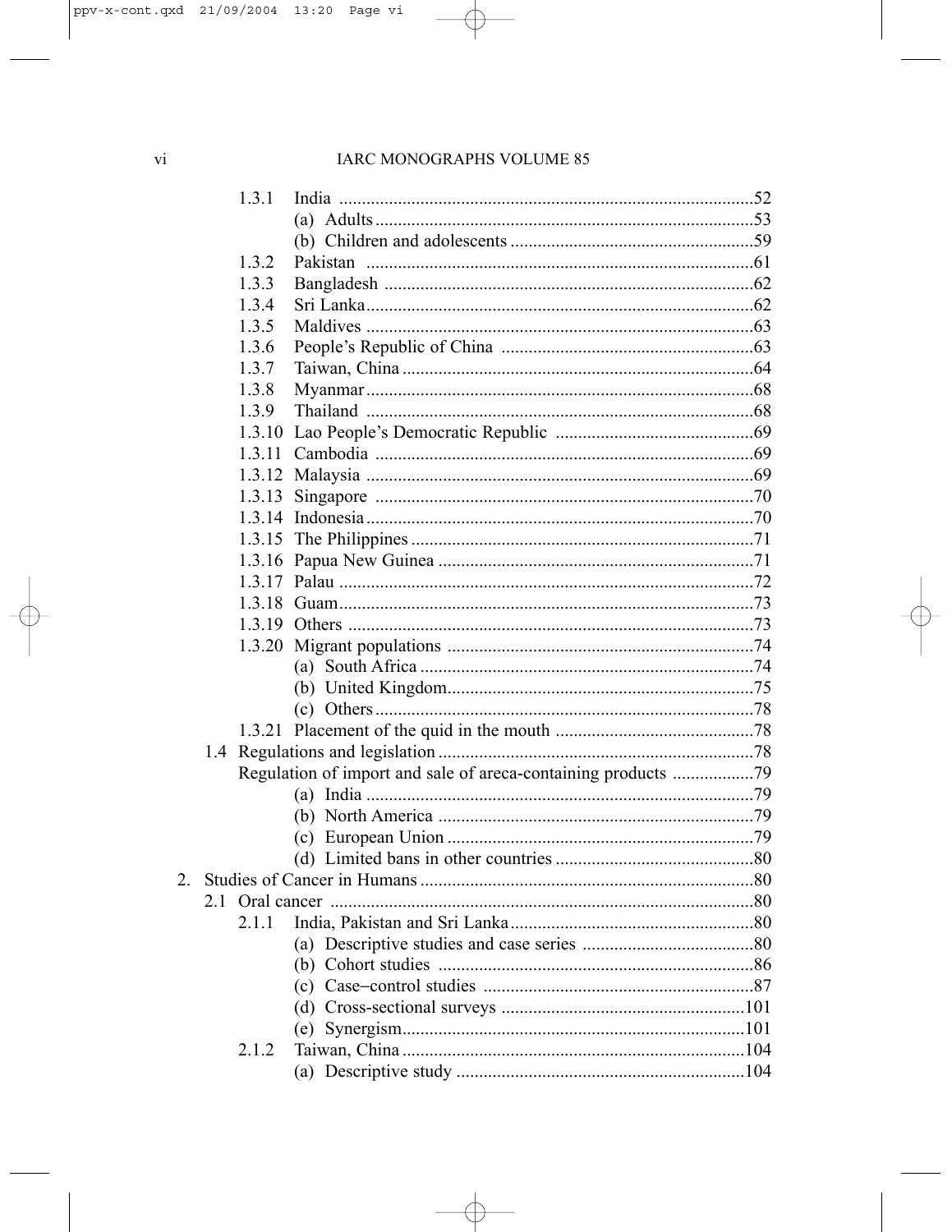## **CONTENTS**

| 2.1.3 |                                                                      |  |
|-------|----------------------------------------------------------------------|--|
|       |                                                                      |  |
|       |                                                                      |  |
|       |                                                                      |  |
| 2.1.4 |                                                                      |  |
| 2.1.5 |                                                                      |  |
|       |                                                                      |  |
|       |                                                                      |  |
|       | 2.2 Some betel quid-associated lesions, and precancerous lesions and |  |
|       |                                                                      |  |
| 2.2.1 |                                                                      |  |
| 2.2.2 |                                                                      |  |
| 2.2.3 |                                                                      |  |
|       |                                                                      |  |
|       |                                                                      |  |
|       |                                                                      |  |
|       |                                                                      |  |
| 224   |                                                                      |  |
|       |                                                                      |  |
|       |                                                                      |  |
|       |                                                                      |  |
|       |                                                                      |  |
|       |                                                                      |  |
| 2.2.5 |                                                                      |  |
|       |                                                                      |  |
|       |                                                                      |  |
| 2.2.6 |                                                                      |  |
| 2.2.7 |                                                                      |  |
|       |                                                                      |  |
|       |                                                                      |  |
|       |                                                                      |  |
|       |                                                                      |  |
| 231   |                                                                      |  |
| 232   |                                                                      |  |
|       |                                                                      |  |
| 2.4.1 |                                                                      |  |
| 2.4.2 |                                                                      |  |
| 2.4.3 |                                                                      |  |
| 2.4.4 |                                                                      |  |
|       |                                                                      |  |
|       |                                                                      |  |
|       |                                                                      |  |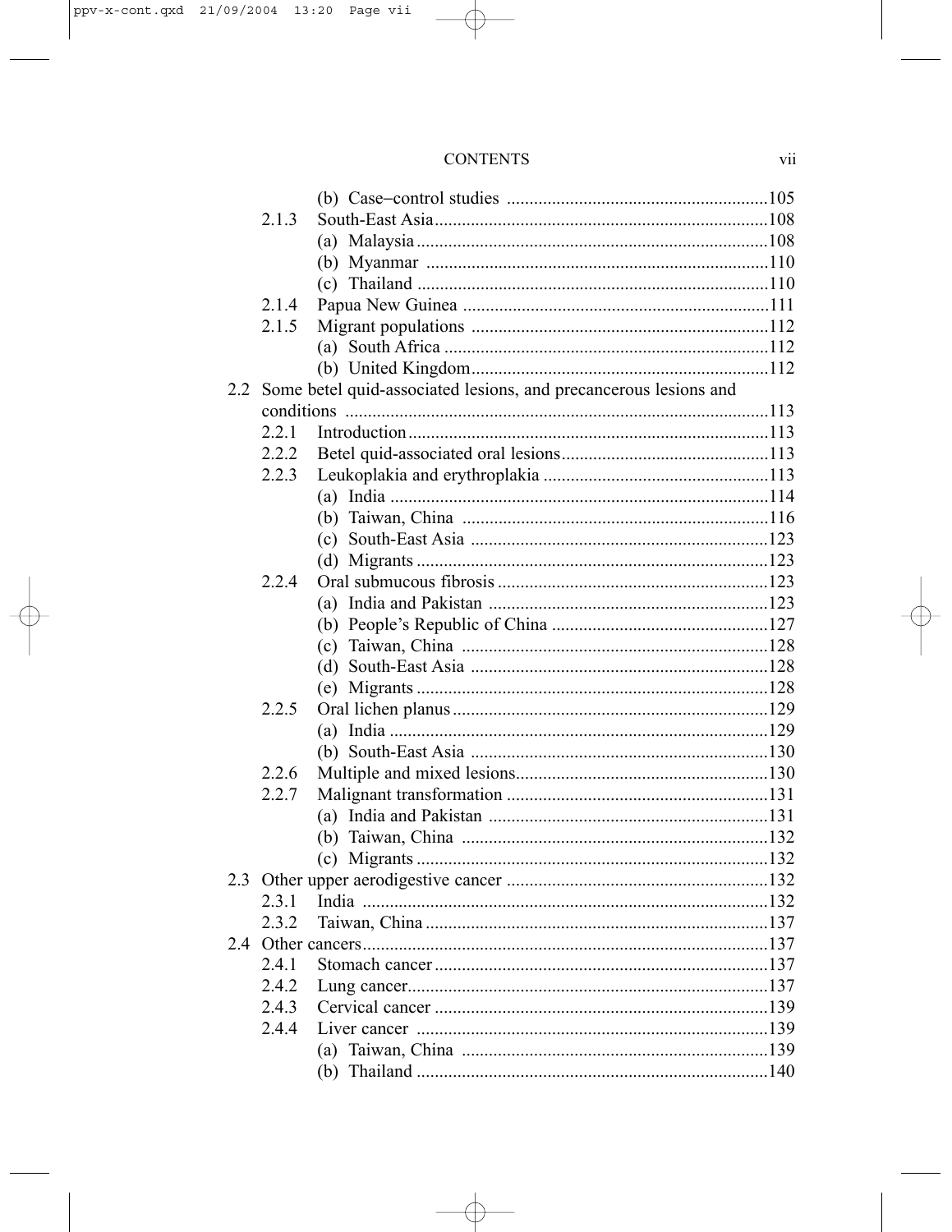## IARC MONOGRAPHS VOLUME 85

| 3.             |     |       |                                                                           |  |
|----------------|-----|-------|---------------------------------------------------------------------------|--|
|                |     |       |                                                                           |  |
|                |     | 311   |                                                                           |  |
|                |     | 3.1.2 |                                                                           |  |
|                |     | 3.1.3 |                                                                           |  |
|                |     |       |                                                                           |  |
|                |     |       |                                                                           |  |
|                |     |       |                                                                           |  |
|                |     | 3.3.1 |                                                                           |  |
|                |     | 3.3.2 |                                                                           |  |
|                |     |       |                                                                           |  |
|                |     |       |                                                                           |  |
|                |     |       | 3.5 Administration to the oral mucosa or cheek pouch 149                  |  |
|                |     | 3.5.1 |                                                                           |  |
|                |     | 352   |                                                                           |  |
|                |     | 353   |                                                                           |  |
|                |     |       |                                                                           |  |
|                |     |       |                                                                           |  |
|                |     |       | 3.7 Administration with known carcinogens or modifiers of cancer risk 154 |  |
|                |     | 3.7.1 |                                                                           |  |
|                |     | 372   |                                                                           |  |
|                |     | 3.7.3 |                                                                           |  |
| $\overline{4}$ |     |       | Other Data Relevant to an Evaluation of Carcinogenicity                   |  |
|                |     |       |                                                                           |  |
|                | 4.1 |       | Absorption, distribution, metabolism and excretion160                     |  |
|                |     | 4.1.1 |                                                                           |  |
|                |     |       |                                                                           |  |
|                |     |       | (b) Biomarkers of constituents of betel quid162                           |  |
|                |     | 4.1.2 |                                                                           |  |
|                |     |       |                                                                           |  |
|                |     |       |                                                                           |  |
|                |     |       |                                                                           |  |
|                |     |       | (d) Formation of reactive oxygen species from betel-quid                  |  |
|                |     |       |                                                                           |  |
|                |     |       |                                                                           |  |
|                |     |       |                                                                           |  |
|                |     | 4.2.1 |                                                                           |  |
|                |     |       | (a)                                                                       |  |
|                |     |       |                                                                           |  |
|                |     |       | (c) Effects on various physiological systems 175                          |  |
|                |     |       |                                                                           |  |
|                |     |       |                                                                           |  |

viii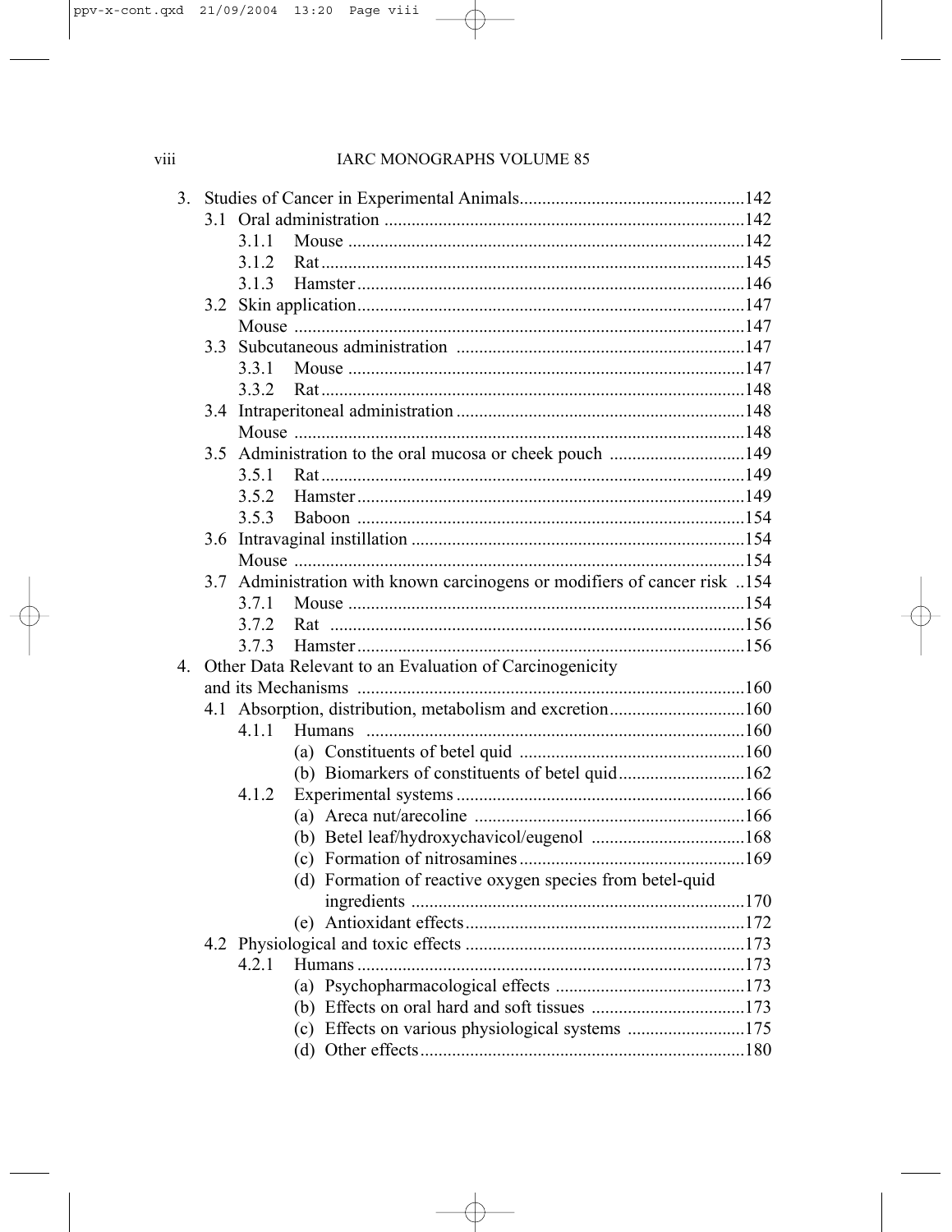|         |    | 4.2.2 |                                                         |     |
|---------|----|-------|---------------------------------------------------------|-----|
|         |    |       |                                                         |     |
|         |    |       |                                                         |     |
|         |    |       |                                                         |     |
|         |    | 4.3.1 |                                                         |     |
|         |    | 4.3.2 |                                                         |     |
|         |    |       |                                                         |     |
|         |    |       |                                                         |     |
|         |    |       |                                                         |     |
|         |    |       |                                                         |     |
|         |    |       |                                                         |     |
|         |    |       |                                                         |     |
|         |    | 441   |                                                         |     |
|         |    |       |                                                         |     |
|         |    |       |                                                         |     |
|         |    |       | (c) Oncogenes and tumour-suppressor genes 196           |     |
|         |    |       | (d) Polymorphism in carcinogen-metabolizing enzymes 203 |     |
|         |    | 4.4.2 |                                                         |     |
|         |    |       |                                                         |     |
|         |    |       | (b) Oncogenes and tumour-suppressor genes 226           |     |
|         |    |       | (c) Polymorphisms in carcinogen metabolizing genes 227  |     |
|         |    |       |                                                         |     |
|         |    |       |                                                         |     |
|         |    |       |                                                         |     |
| $5_{-}$ |    |       |                                                         |     |
|         |    |       |                                                         |     |
|         |    |       |                                                         |     |
|         |    |       |                                                         |     |
|         |    |       |                                                         |     |
|         |    |       |                                                         |     |
| 6.      |    |       |                                                         |     |
|         |    |       |                                                         |     |
|         |    |       |                                                         |     |
|         |    |       |                                                         |     |
|         |    |       |                                                         |     |
|         |    | 1.1.1 | Synonyms and structural and molecular formulae281       |     |
|         |    | 1.1.2 |                                                         |     |
|         |    |       |                                                         |     |
|         | 13 |       |                                                         |     |
|         |    |       |                                                         |     |
|         |    |       |                                                         | 284 |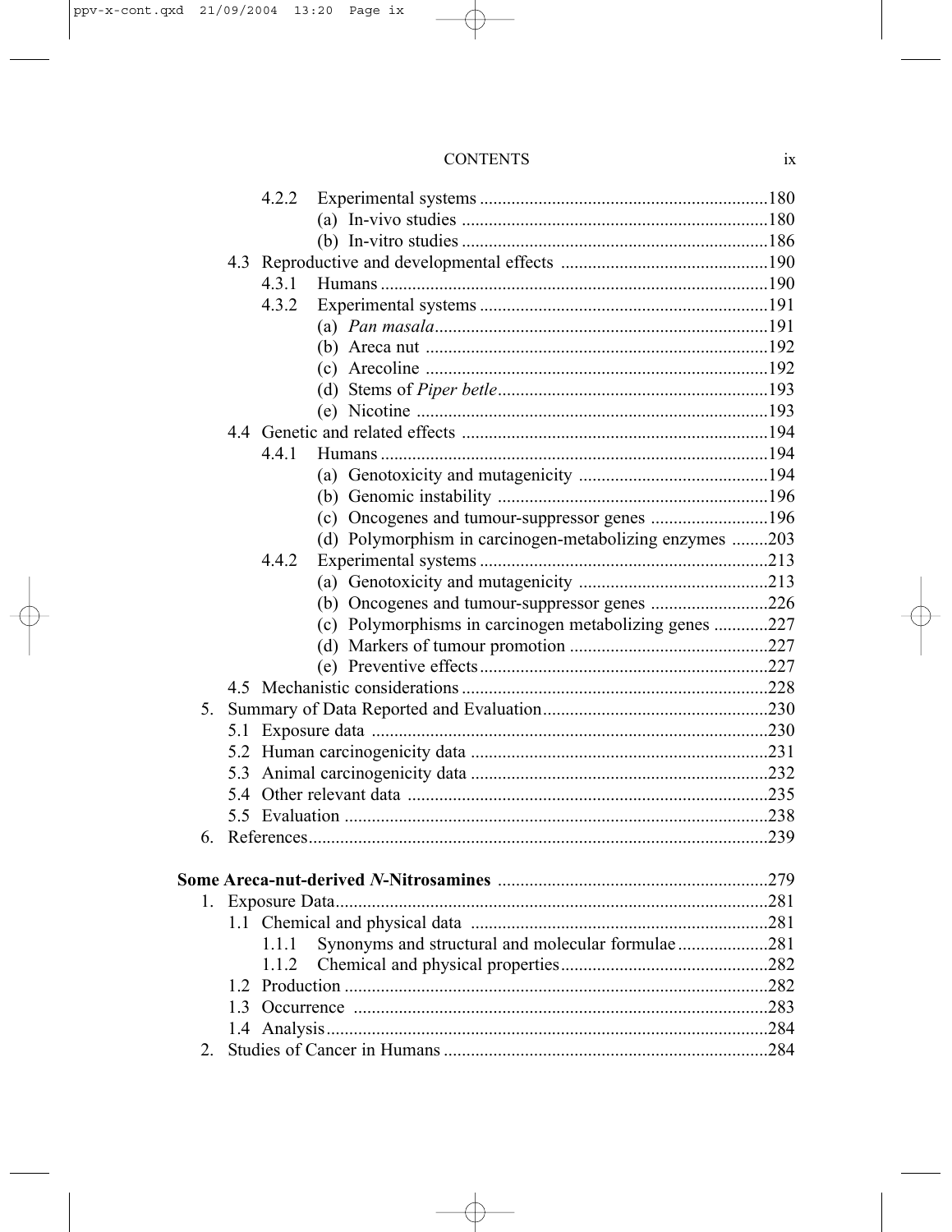| 3 <sub>1</sub> |                                                             |      |
|----------------|-------------------------------------------------------------|------|
|                |                                                             |      |
|                |                                                             |      |
|                |                                                             |      |
|                | 3.2.2                                                       |      |
|                | Administration with known carcinogens or modifiers<br>3.2.3 |      |
|                |                                                             |      |
|                |                                                             |      |
|                | 3.3.1                                                       |      |
|                | Administration with known carcinogens or modifiers<br>3.3.2 |      |
|                |                                                             |      |
|                | 4. Other Data Relevant to an Evaluation of Carcinogenicity  |      |
|                |                                                             |      |
|                | 4.1 Absorption, distribution, metabolism and excretion287   |      |
|                | 4 1 1                                                       |      |
|                | 4.1.2                                                       |      |
|                |                                                             |      |
|                |                                                             |      |
|                | 4.2.2                                                       |      |
|                |                                                             |      |
|                |                                                             |      |
|                | 4.4.1                                                       |      |
|                | 4.4.2                                                       |      |
| 5.             |                                                             |      |
|                |                                                             |      |
|                |                                                             |      |
|                |                                                             |      |
|                |                                                             |      |
|                |                                                             |      |
| 6              |                                                             |      |
|                |                                                             |      |
|                |                                                             | 297  |
|                |                                                             |      |
|                |                                                             | .301 |